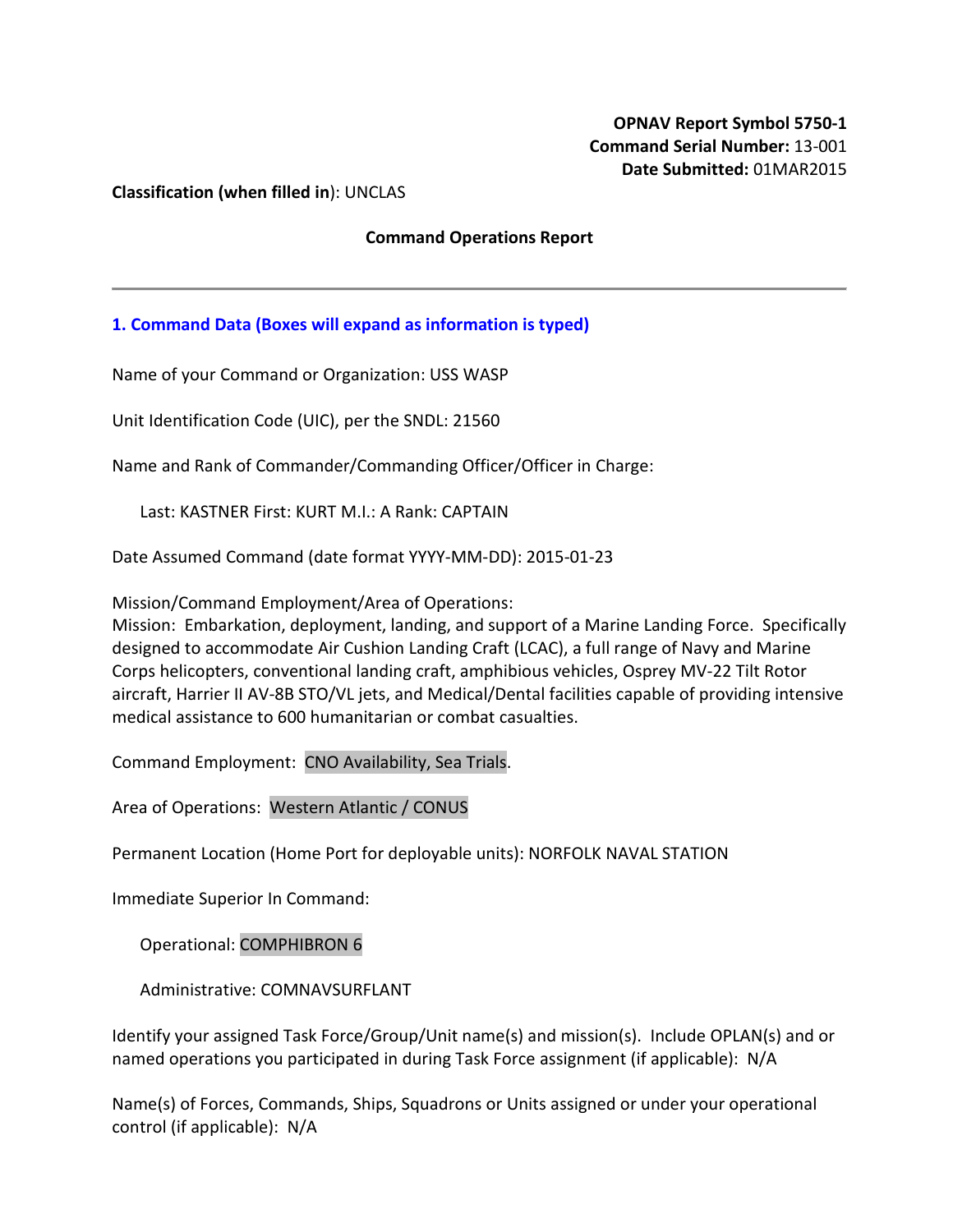Type and number of Aircraft Assigned and Tail Codes, if applicable: See Attached Files

Commands, Detachments or Units deployed on board or stationed aboard as tenant activities (as applicable): None

Number of Personnel Assigned:

Officers: 84 Enlisted: 1012 Civilian: 01

Command Point of Contact (required entry, complete in full):

Name (Rank, First Name, Middle Initial, Last Name): LCDR Job Title/Office Code: METOC E-mail (both classified and unclassified, if available): Phone number(s): 757-443-7520 Command Mailing Address: USS WASP FPO AE 09556-1660

#### **2. Commander's Assessment**

2014 was a year of getting the Wasp back into fighting shape with ten months spent in the ship yards for a CNO Availability. During this shipyard period, the decertified combat systems were all updated to the SSDS MK II, the network was replaced with the Navy's next generation tactical afloat network CANES, and various modifications were made to support Joint Strike Fighter (JSF) embarkation. In November we got underway for the first time in over a year for Combat Sea Trials. During this sea trial we received passing grades for all Combat Systems, putting the Wasp on track to return to an operational deployment cycle after more than ten years.

## **3. Chronology**

- 2 Jan Commander, Naval Sea Systems Command Visit
- 25 Mar Program Executive Office for Integrated Warfare Systems Visit (PEO IWS
- 28 Apr Holocaust Remembrance
- 21 May Assistant Secretary of the Navy (ASN) Sean J. Stackely Visit
- 22 May Wasp Summer Safety Stand-Down.
- 5 Jun Ship Store "Best in Class" Award Ceremony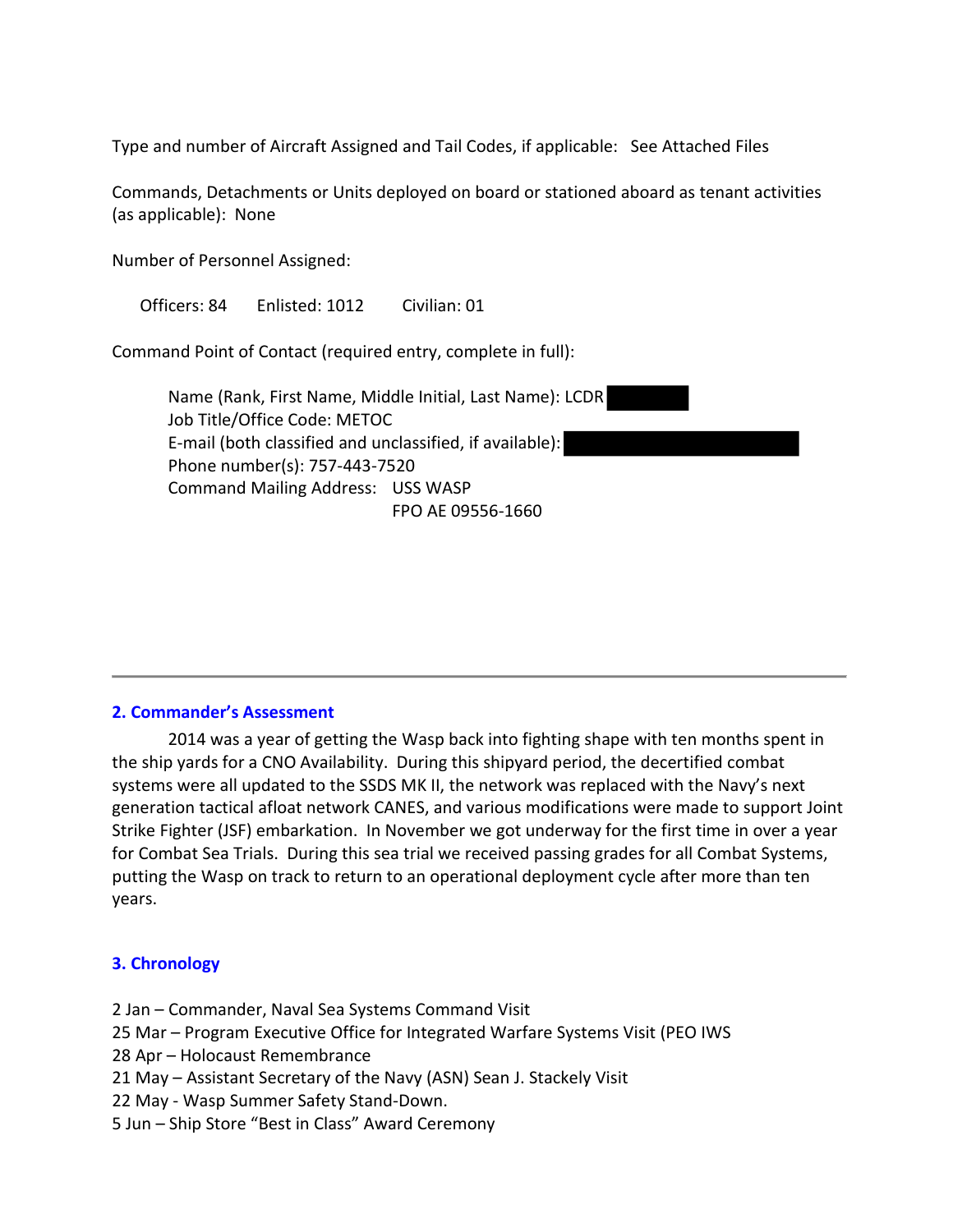- 25 Jul WASP Safety Stand-Down
- 28 Jul Naval Surface Force Atlantic (CNSL) and Expeditionary Strike Group Two (ESG-2) Visit
- 29 Jul WASP 25<sup>th</sup> Birthday Celebration
- 28 Aug WASP GMT Stand-Down
- 30 Sep USS WASP Departs BAE Shipyard for Norfolk Naval Base.
- 17-20 Oct War Familiarization Exercise (WARFEX)
- 27 Oct U.S. Senate Staff Visit
- 30 Oct Republic of Turkey Air Force Officer Tour
- 4-5 Nov Navy Safety Center (NSC) Safety Survey
- 5 Nov Ordnance Onload
- 7 Nov- Magazine Sprinkler Certification granted from MARMC
- 7 Nov WASP Winter Safety Stand-Down
- 7-8 Nov Midshipmen Overnight Visit
- 19-25 Nov WASP Underway for Combat Sea Trials.
- 24 Nov Burial at Sea
- 30 Nov Baptism of LT Your Management of LT

- 9 Dec USFF Comptroller Supply Tour
- 11 Dec USS WASP Health Fair
- 29 Dec Executive Officer Turnover

## **4. Narrative**

January 2014 began with WASP four months into her Dry-docked Phased Maintenance Availability in BAE Systems Shipyard Norfolk for upgrades and repairs. The DPMA was a major milestone for USS WASP. Many regularly scheduled, contracted, maintenance items took place as well as many modernization upgrades to return WASP to the fight.

On January 2, Vice Admiral (VADM) William Hunter Hilarides, Commander, Naval Sea Systems Command, visited WASP as part of an area visit agenda.

On March 25, Rear Admiral (RADM) Joseph A. Horn, Jr., Program Executive Office for Integrated Warfare Systems Visit (PEO IWS), visited WASP for a brief on the status of the availability and modernization onboard WASP as well as review the schedule of CAPSTONE and Critical Paths, Risks, Issues pending for USS WASP on the upcoming Sea Trials, Combat System Sea Trials, and CSSQT.

Wasp hosted a Holocaust Remembrance on the Barge Mess Decks with guest speaker Rabbi Connie Golden, April 28.

On May 21 the Honorable Sean J. Stackley, Assistant Secretary of the Navy (Research, Development and Acquisition), conducted a tour of WASP to gain an overview of the progress regarding CANES/CAPSTONE/SSDS installation.

Rear Admiral (RADM) John P. Polowczyk, Fleet Supply Officer, U.S. Fleet Forces Command, presented WASP's Sales Division with the FY13 "Best in Class" Award on the flight deck, June 5.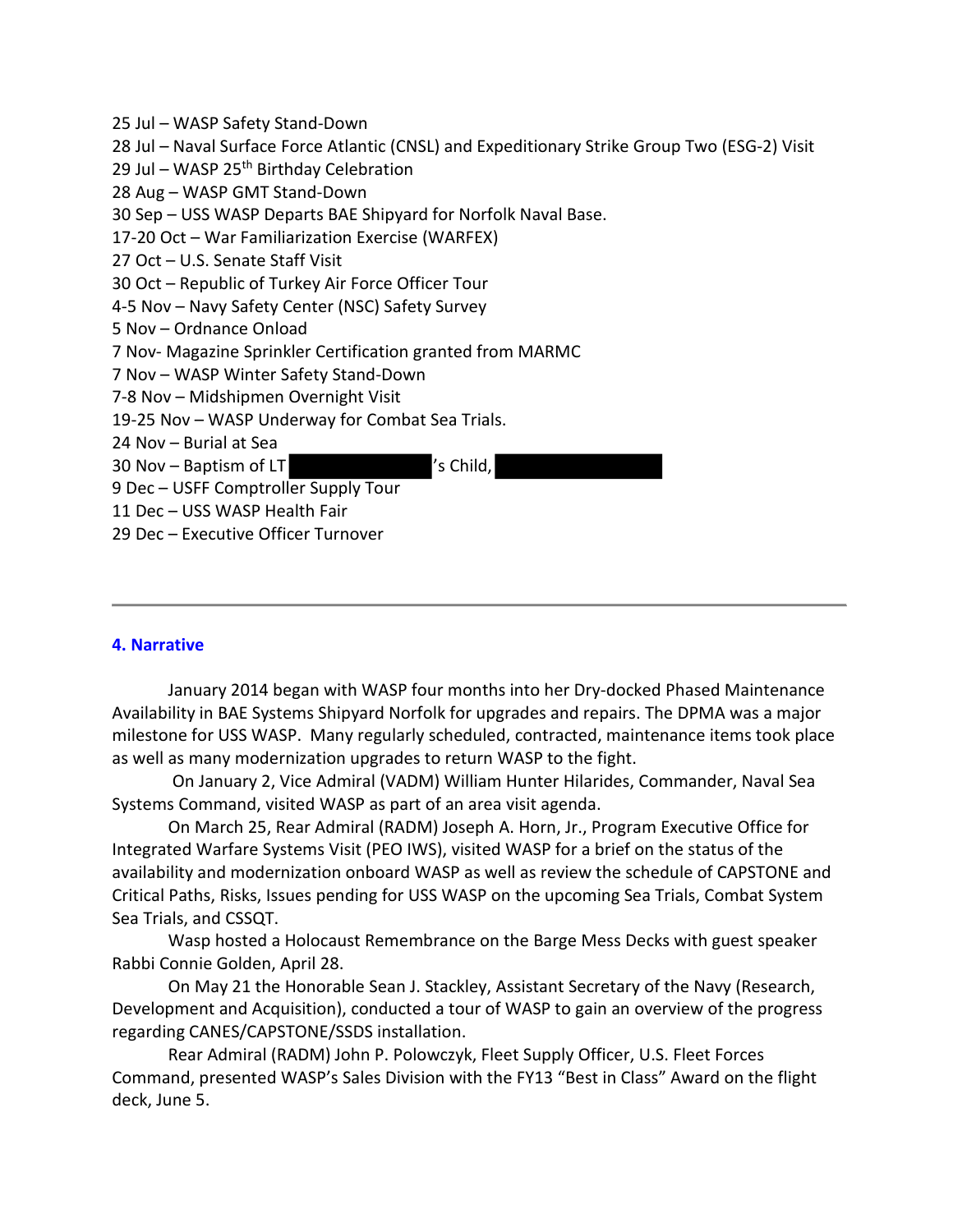On July 25, WASP conducted a safety stand-down to familiarize Sailors with policies, procedures, and precautions of daily duties while onboard WASP. This was followed by a visit from Rear Admiral (RADM) Peter A. Gumataotao and Rear Admiral (RDML) Cynthia M. Thebaud (Commander, Naval Surface Force Atlantic (CNSL) and Commander, Expeditionary Strike Group Two (ESG-2) respectively), who toured throughout various areas of WASP. The month wrapped up with WASP's 25<sup>th</sup> Birthday Celebration. WASP crewmembers celebrated the life of WASP and the unique contributions WASP has made to our national defense, as well as showcasing significant events which have taken place in her 25 years of service.

In August, WASP conducted a General Military Training stand-down in order to meet mandated annual training requirements on the 28<sup>th</sup>.

After 13 months of yard time, WASP departed BAE Systems Norfolk Ship Repair to return to her homeport, Naval Station Norfolk, Virginia on September 30.

From 17-20 of October WASP hosted 238 Marines from The Basic School (TBS) who conducted their War Familiarization Exercise (WARFEX), an orientation to shipboard operations to familiarize students with capabilities and limitations of multi-purpose amphibious assault ships. On October 27, U.S. Senate Staffers visited WASP. Mr. Joel Elliott, Chief of Staff, Senator Donnelly (D-IN), Mr. Bruce Evans, Chief of Staff, Senator Cochran (R-MS), Mr. Jason Rauch, Mil. Legislative Asst., Senator McCaskill (R-MO), Mr. Chris Cook, Lead Analyst, Senate Committee on Budget, and Mr. Nathan Adler, Staff Member, Select Committee on Intelligence toured WASP in order to gain a better appreciation of the Navy and the ship's mission. This was followed by another tour on October 30. Colonel Yuksel Akkale, Deputy Chief of Staff Resource and Management, NATO SACT, along with 14 officers and cadets from the Republic of Turkey Air Force, also toured WASP in order to gain a better appreciation of the Navy and the ship's mission.

November began with the Navy Safety Center (NSC) conducted a Survey Inspection aboard WASP, from 4-5. They identified safety hazards and provided the Commanding Officer (CO) with an evaluation of the command for deployment preparations. On November 5, WASP conducted pier-side ordnance onload in support of training requirements and qualifications. After weeks of rework by the Weapons Department, the Magazine Sprinklers were certified by Mid Atlantic Regional Maintenance Center (MARMC) on November 7 which allowed Wasp to store Ammunition onboard. WASP also conducted a stand-down to deliver safety and General Military Training (GMT) in order to mitigate risks associated with recreational and off-duty safety, and meet annual GMT training requirements prior to the beginning of the Holiday Season on November 7. This coincided with an overnight visit for 20 Midshipmen and 2 Naval Officers on November 7-8. Then, beginning November 19, WASP went underway for the first time in 14 months for Combat System Sea Trials. During the sea trials, the combat systems in CIC were put to test with various exercises, to include; CWIS Antenna alignment verification, Detect Tract Engage (DTE), Non-Firing RAM engagement, and Non-Firing CWIS. During this underway she also conducted a Burial at Sea for nine veterans. Rounding out the month, WASP's Chaplains baptized LT  $\qquad$  's Child,  $\qquad \qquad$  . baptized in the ship's bell in the ship's chapel aboard USS WASP. In accordance with naval tradition, the child's name was inscribed inside the bell.

On December 9, USFF Comptroller CAPT William Skinner visited WASP for a general shipboard orientation tour followed by an overview of key Supply Department spaces. The Health Promotions Committee provided Sailors with tools they could use to correct their health